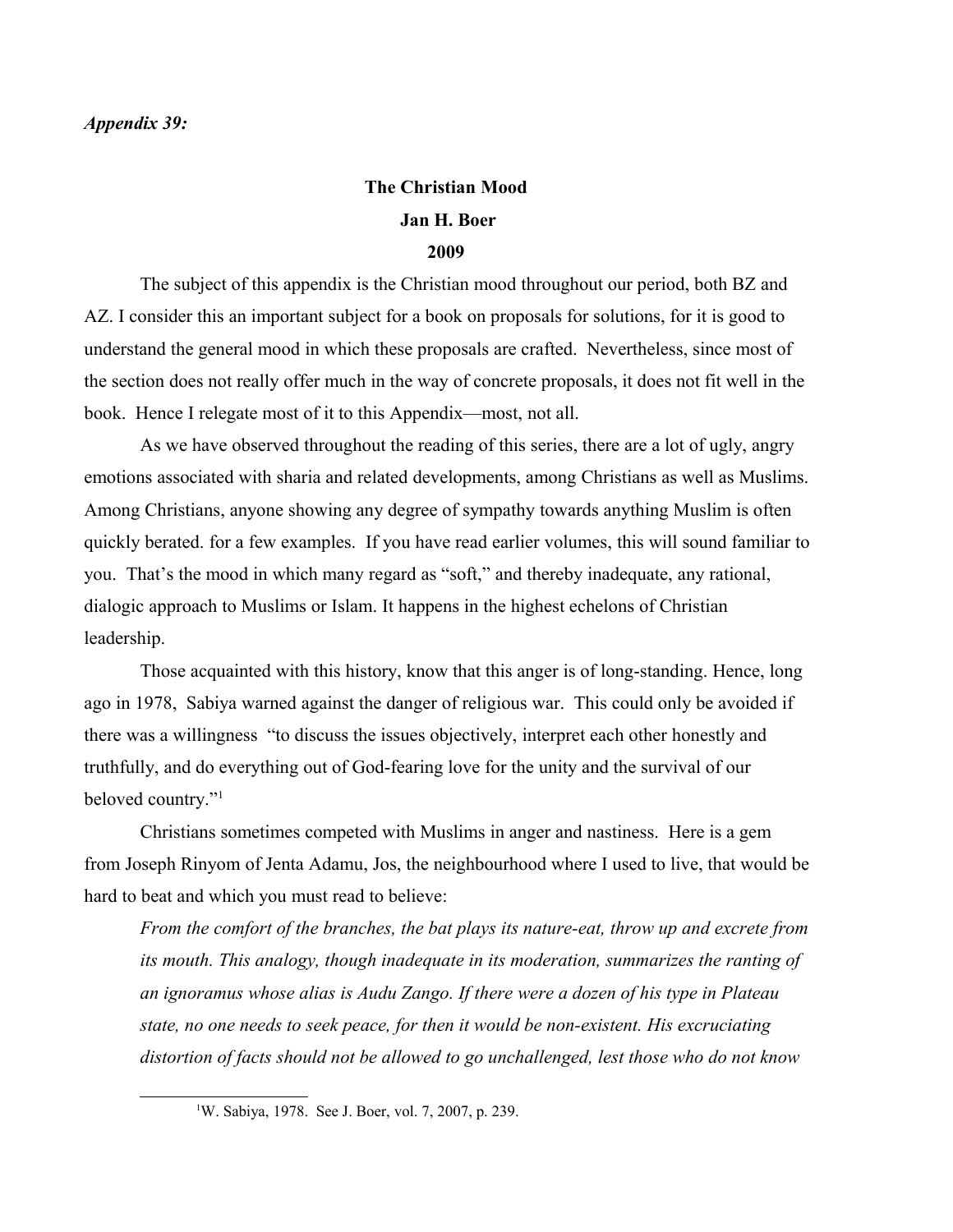*assume his statements to be true. The truth is that if he had only vented his frustration on his poor cyberspace victims without delving into the precinct of falsehood with the aim of maligning the indigenes of Plateau State, I, for one, could not have given him the benefit of a response. Alas, he took upon himself roles that were way over and above his understanding and intellect. It was a wise man that once observed, "There is nothing as terrible as ignorance in action." The vehemence and anger that Mallam Zango employed in scarifying all that he opposes in Plateau State identifies him as an ignoramus whose claim to "facts" are based on tertiary sources who themselves are devoid of any inkling of knowledge about the subject they claim to profess.*

Another response to Audu Zango by Dany Ritut betrays a similar mood. Enough said. Plateau indigenes were seething with anger and resentment that must be overcome if peace efforts are to be successful*. [2](#page-1-0)*

A more recent description of this mood came from John Abayomi in his *Vanguard* article celebrating the life of Chief Awoniyi upon his death:

*He was a Christian who was at home with Muslims. Many found this objectionable. Similar contradictions have held our country back. We lament the ethnic and religious divisions that tear the country apart, yet we discourage their resolution in any meaningful manner. Chief Awoniyi was a reliable aide of Sir Ahmadu Bello, the revered Northern leader. Some hold this against him, as it would conflict with their arguments that the North did not tolerate outsiders. The demise of the Chief has further depleted the ranks of those who believe that a single Nigeria is workable, he held firmly to that belief, which again was used against him.[3](#page-1-1)*

As I said earlier, that's the mood in which many regard as inadequate any rational, dialogic approach to Muslims or Islam.

Danjuma Byang, writing before the collapse of the USSR, bemoaned the fact that foreign ideologies were competing for the soul of Africa. He identified the three most obvious ones as "Western capitalist imperialism," "Marxist ideology" and "Arab religious and cultural imperialism." These were pulling Nigeria in different directions. "Poor us!" he exclaimed. Then he asked, "What is the way out of all this?" He suggested we "look at ways by which our distinct

<span id="page-1-0"></span><sup>&</sup>lt;sup>2</sup>J. Rinyom, Gamji, 2004. For the reason for this anger see my vols 3 and 5 throughout, but especially vol. 7, ch. 8.

<span id="page-1-1"></span><sup>3</sup> J. Abayomi, 13 Dec/2007. For additional materials on Awoniyi, see *Companion CD* <Misc Arts/Awoniyi Chief/…>.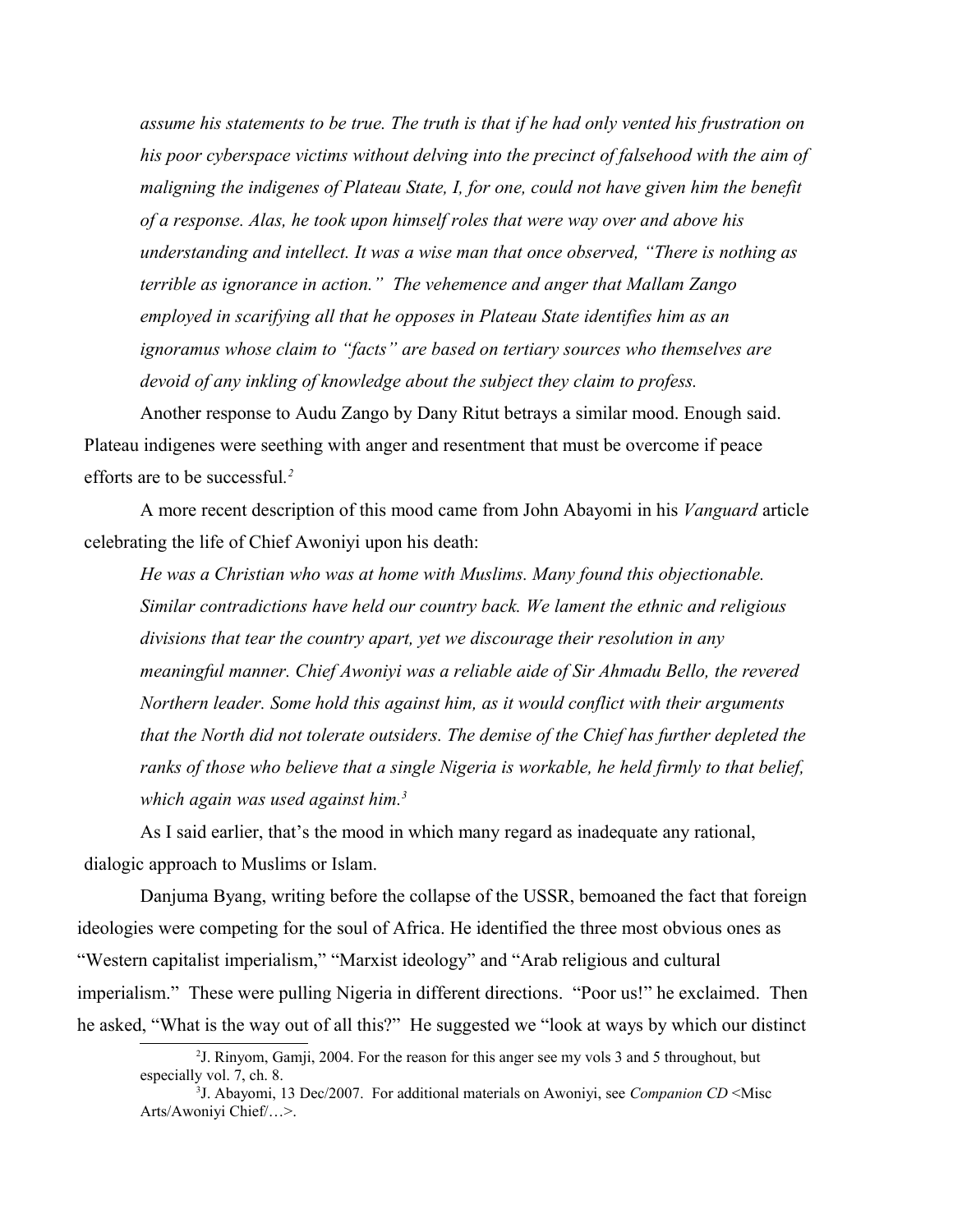identity can be preserved and the diversified segments of our society be made to feel an indispensable part of the whole." These foreign ideologies cannot be expected to work in Nigeria. "It is mental laziness and habitual indiscipline that prevent us from evolving systems that are suitable and workable for us." Nigerians must look "inwards to tap the abilities that God has endowed us with, so that we also can make a distinctive contribution to modern civilization. It is time we stopped being a dumping ground for ideological waste from abroad."<sup>[4](#page-2-0)</sup> Indeed. Indisputable.

But this raised questions that really still need to be addressed. Is not Christianity also an import? And what of secularism or its derivatives? Byang advocates both. In addition, wouldn't it have been nice if Byang had at least left us some hints as to how to go about developing our own resources and what shape this new approach might take? Byang, you've had 20 years since then to think about it. Any further developments along these lines? We are waiting….

Jesus' comment about turning the other cheek was becoming a problem due to frequent Muslim attacks during the BZ years. Already in 1987, Oyeniran, President of the United Gospel Churches Association (UGCAN), felt that this passage was misinterpreted by many Christians. Yes, it was "the time for Christians to be alert to the words of God and to put on the whole armour of God." However, he argued, Christians should not allow the ugly incidents like those at Kafanchan to repeat themselves. "You should know that God has given you authority to tread upon serpents and scorpions and over all the powers of the enemy. *You should no longer turn the left cheek.* All that has been happening is from the devil." Resist him. "You are soldiers of Christ. Fight the good fight." But whatever Oyeniran meant with all this—he did not spell it out

<span id="page-2-0"></span><sup>4</sup>D. Byang, 1988, pp. 100-101.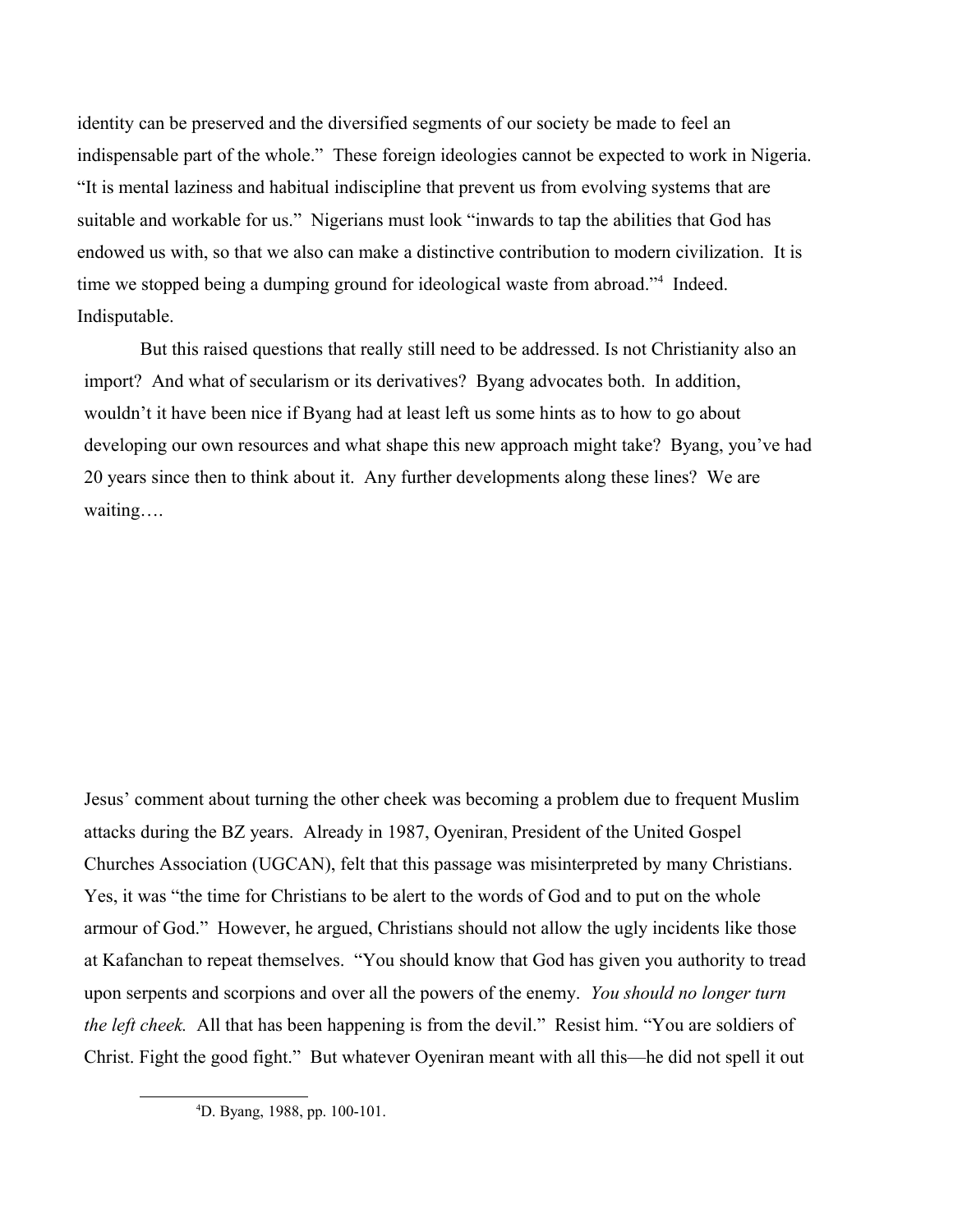clearly-- it definitely did not include killing but certainly other forms of spirited resistance. "We must rule the earth." Christians ought to claim that function.<sup>[5](#page-3-0)</sup> One Nigerian writer who does not wish to be identified at this point, wrote, "CAN's unspoken motto was voiced by Christians fed up with Muslim violence – that the Bible is silent after your cheek has been slapped the second time." Onaiyekan shared some of this spirit, but for that you have to turn to his Inset in Chapter 4 in the book.

A hardening was setting in. Amunkitou Dolom found CAN's announcements very annoying, since they were aware

*that the moralistic doctrine of turning the other cheek will never help. For more than a decade now, CAN has been turning the other cheek for JNI and Government to slap. How many cheeks has CAN? Perhaps CAN has 70 times 70 cheeks, but death toll, destruction of property, maimed Christians and the society's general loss of lives and property has risen to well over the 70 times 70 illusory goals.*

*What CAN and TC should do now is to ask Christians to return fire for fire. They need not be discreet about it. Nothing less than this can improve the plight of Christians in Nigeria, because the law has been silent over attacks by Muslims. I feel this is the solution to the issue in an ungodly society like ours.* 

*Waiting on the Government to arbitrate in a matter that it has vested interest, will amount to disservice to the Christian faith by CAN. Perhaps one would just advocate that Muslims and Christians should draw the sword in a "winner takes all duel" to ensure who governs Nigeria. In the event of a draw, the survivors would have a government that is truly secular and neutral. This then is my new approach."* If CAN is such a weakling that it cannot help its members in defending their faith, then it *is too bad, because the Government has overtly said "No" to CAN's call for redress. If CAN can't fight, I would advise that it lie down and die. No heavens will forgive you for inaction, because the prayer now is, "Father, forgive them not, for they know what they* 

*do." Rhetorics has never saved in the past, does not save now nor will it save later.[6](#page-3-1)* In the fourth issue of *TD* 1992, we also run into an early indication of Christian impatience with Muslim fanatics, an early version of refusing the other cheek. One Dauda S. T. of Badawara,

<span id="page-3-1"></span><span id="page-3-0"></span> ${}^5$ A. Oyeniran, 1987, pp. 68-69. See also inset on Onaiyekan on this subject.

<sup>6</sup>A. Dolom, 6/88, pp. 11,15 or *Companion CD* <Final Essence Editions/Volume 3/ Appendices/ Post-Publication Appendices/ "A Dolom vs CAN." J. Boer, 2004, vol. 3, pp. 24-25.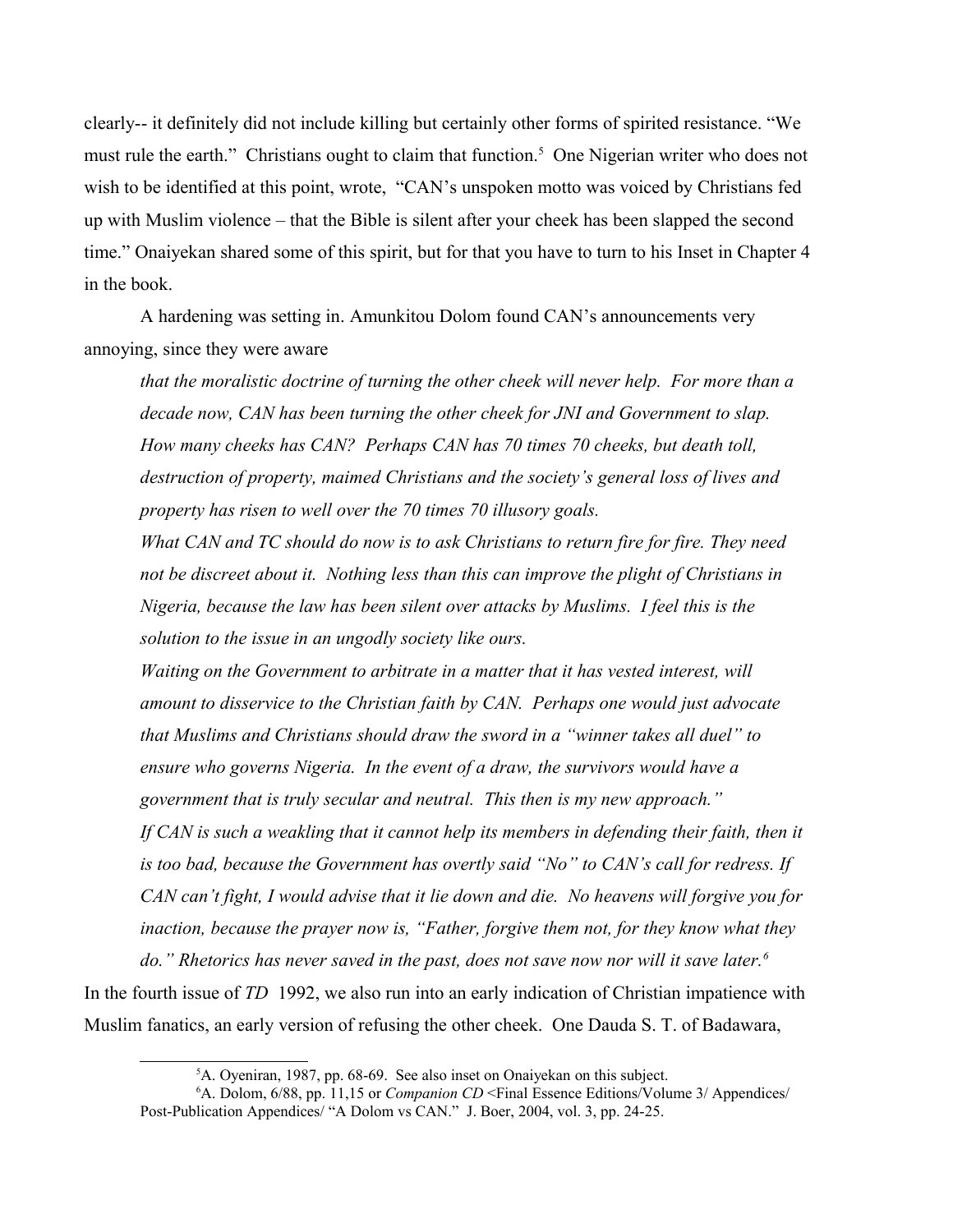Kaduna, in a letter to the editor wrote, "I want you to use your magazine to appeal to Christian youths not to keep running to the military barracks when they are attacked, but to defend themselves. They must never be the aggressors, but when they are attacked without any provocation, they have to stand their ground."[7](#page-4-0)

An anonymous writer on the same page, expressed his impatience with CAN and *TC:* "I am disappointed that CAN is always talk and no action. If CAN and *TC* will not invigorate Christians like Moses led the Israelites in the wilderness, they had better stop their arrant nonsense that weakness the spirit and annoys the brave. I believe that Christians should now be violent."[8](#page-4-1) Fortunately, the youthful Editor, Jacob Tsado, responded wisely, "The mission of *TC* is not to preach violence. Neither does the Bible encourage violence. Our mission is to pursue the cause of holiness, righteousness and justice in this country by proclaiming the truth, uncovering falsehood and highlighting the plight of the downtrodden."[9](#page-4-2) Well said, Tsado. Christopher Abashiya, one of the honourary "Fathers" of this series, told this story at the Second International Conference of 1995 about how the Christian conscience was being whittled down by the constant attacks on them:

*After the religious crisis that took place in Kaduna State of Nigeria in 1987, a Christian composed a song in memory of the unfortunate incident. The refrain or chorus to the song which was in the Hausa language went thus: Ba za mu rama ba, Allah ne zai rama mana. Meaning: We will not revenge; God will revenge on our behalf. Judging from the refrain to the song one can safely conclude that the composer must have been guided by the Biblical injunction as recorded in Romans 12:19 which says: Beloved, do not avenge yourselves, but rather give place to wrath; for it is written, "Vengeance is mine, I will repay," says the Lord.*

*This song was sung with all commitment and sincerity by many Christians in the northern part of the country. Unfortunately, more religious crises occurred. With the experiences of these subsequent crises some Christians decided to modify the refrain to the song to something like this: Ba za mu rama ba, amma za mu kare kanmu. Meaning: We will not revenge, but we will protect ourselves. The sentence – God will revenge on our behalf – disappeared completely. At that point it was no more a moral code* 

<span id="page-4-0"></span><sup>7</sup>Dauda S. T., *TC*, 4/92, p. 3.

<span id="page-4-1"></span><sup>8</sup>Anonymous, *TC*, 4/92, p. 3.

<span id="page-4-2"></span><sup>9</sup> J. Tsado, *TC*, 4/92, p. 34.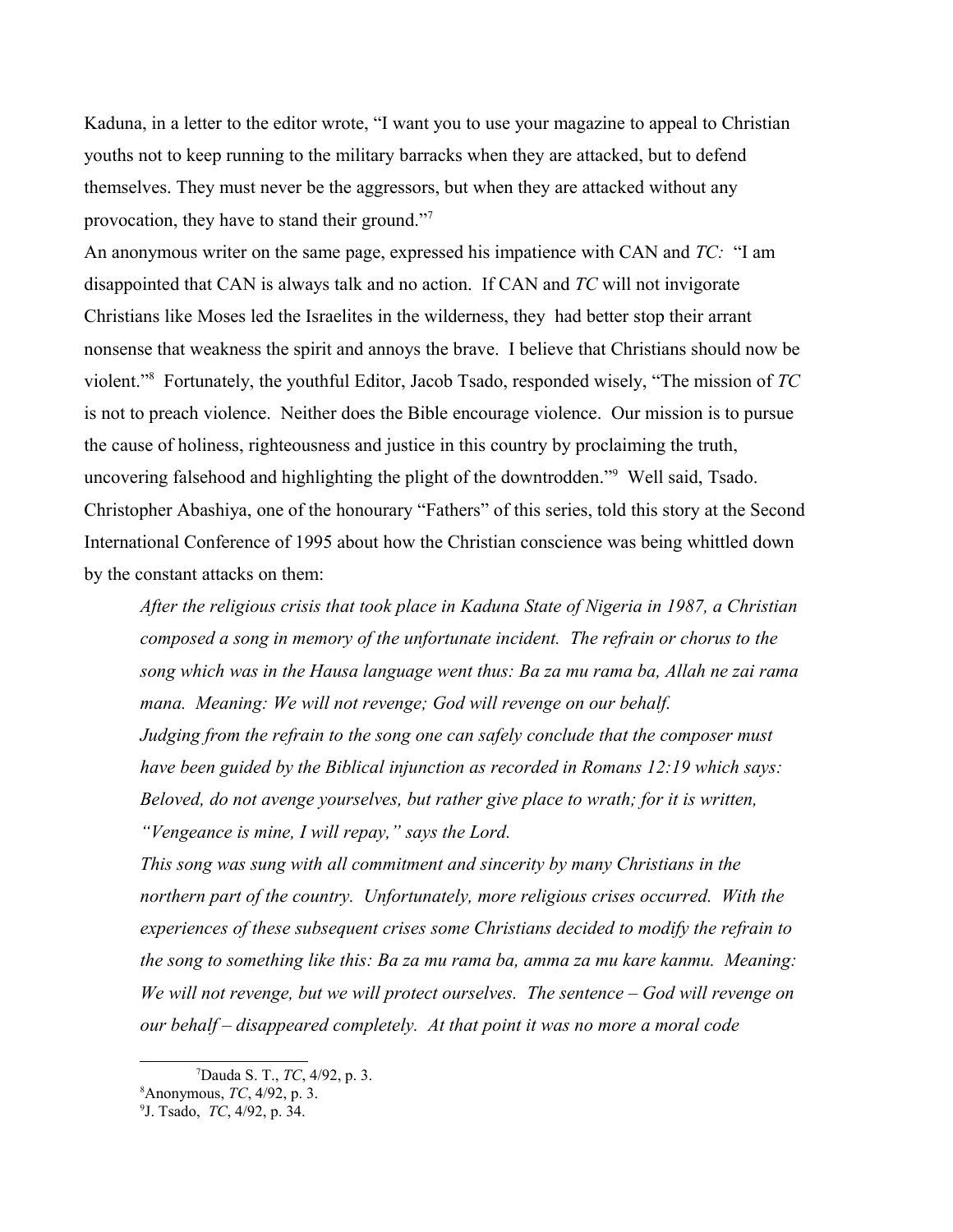*governing the conscience, but the experiences that some Christians have gone through and the realities of the situation.*

*The change or shift in the attitude of some Christians has not been confined to words only. For by 1992 when another religious crisis took place in Kaduna State of Nigeria, some Christians in "defending" themselves decided to liquidate their "opponents" physically. How sad to note that in some cases as some Christians were knifing their socalled "opponents" they chanted the following words: "I kill you in Jesus name." Certainly such an act could not have been done in the name of the Jesus of the Holy Bible who commands his followers as follows: "But I say to you, love your enemies, bless those who curse you; do good to those who hate you, and pray for those who spitefully use you and persecute you."*

*Here again the conscience of these Christians was not guided by an absolute moral code, but by their experiences and the situation they were going through.*

*Some years back a religious misunderstanding occurred between Christian and Muslim students in a female post-primary institution in Kaduna State, resulting in a bloody confrontation which witnessed the use of every available missile, including bottles. The Vice Principal who was a Christian tried to persuade the Christian students not to behave in a violent manner by bringing to their remembrance the message of the injunction of Christ as recorded in Luke 6:27-29.*

*It is not only interesting, but also sad to note the response of the Christian students. They responded thus: "Please, Madam, leave us alone. Jesus advocated a peaceful response simply because during his time there was no religious crisis like the one we are going through." In essence what the students were saying is simply this: Our behaviour should be guided by the situation we find ourselves in and not by an absolute moral code enunciated by Jesus who was never faced with a religious crisis of the magnitude that we are going through. How sad that the Vice Principal could not prevail on those students and the end result was not only unfortunate, but it also brought dishonour to the very God that the Christian students were worshipping and serving.[10](#page-5-0)*

<span id="page-5-0"></span><sup>10</sup>C. Abashiya, 1995, pp. 132-133.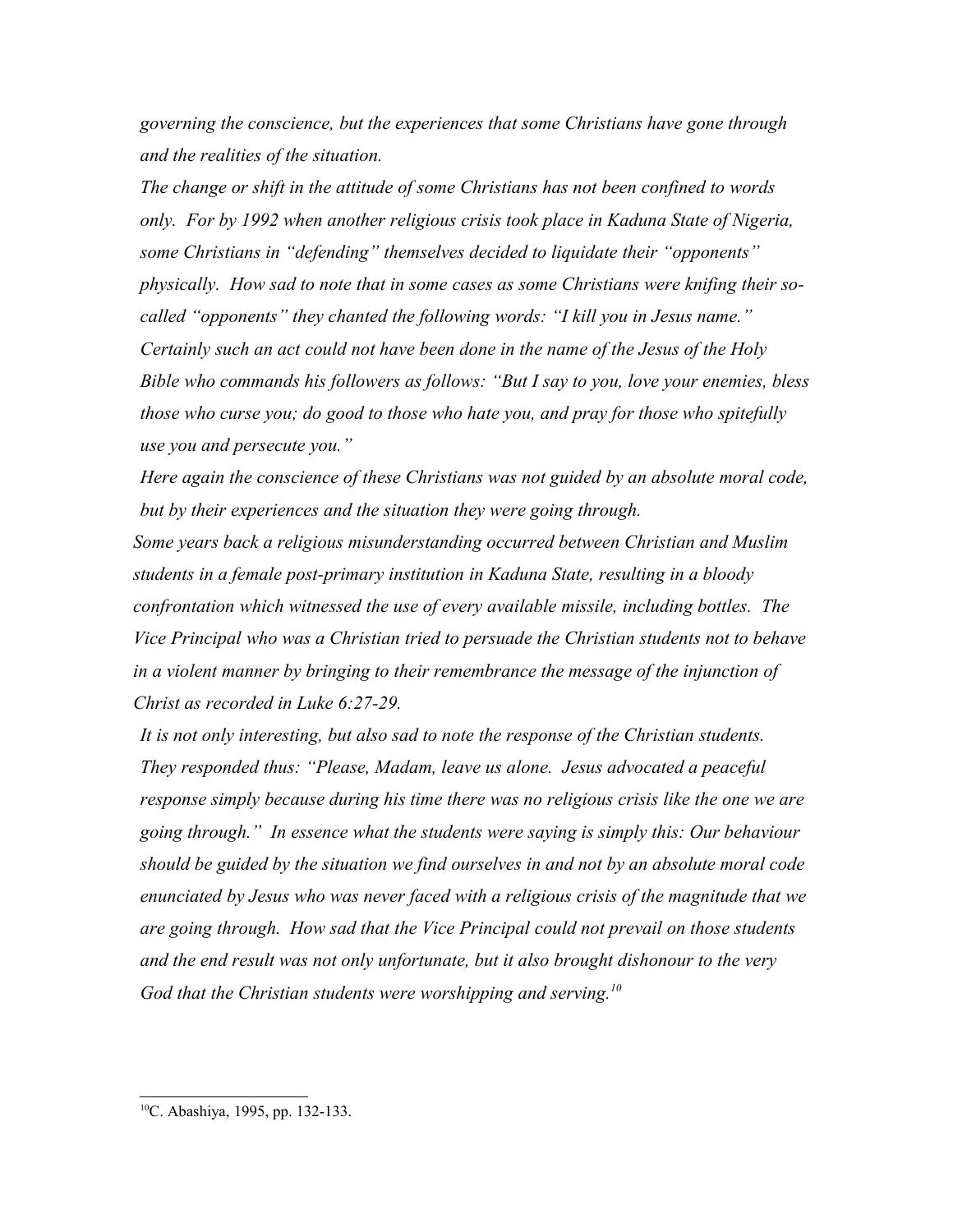Like Muslims, Christians often felt pushed to the wall in the AZ period and developed an impatience that would occasionally go beyond words. In Sokoto, Muslims were recently reported to have kidnapped Christian children with the aim of converting them to Islam. Pastor Tayo Atiniku, Secretary to PFN Sokoto, told this story: "A daughter of a Christian police officer in Talata Mafara town, was recently abducted, forced into Islam and married off to a Muslim man without the consent of her parents. 'It took the father the use of a gun for him to rescue her from these Muslims,' Atiniku added." Minchakpu commented, "The Nigerian government, they concur, knows of the abductions but has done nothing to protect Christian children from religious predators."[11](#page-6-0) Yes, a gun. Probably the ultimate example of this Christian hardening is the story of the Muslim slaughter at Yelwa, Plateau State, in 2004. James Wuye's confession about his militant days tell the same story.<sup>[12](#page-6-1)</sup> Driven to the wall, indeed. Understandable, absolutely, but advisable?

Professor Jerry Gana has played a very prominent role in the FG under several administrations. During his earlier academic days at ABU he was the leader of the Christian community there under the ABU leadership of Professor Ishaya Audu.<sup>[13](#page-6-2)</sup> In about 1988—the exact year is not sure-- he delivered a lecture on the political system of Nigeria that he envisioned for Nigeria. He presented himself in an upbeat mood at a time the sharia issue had already been on the table for a decade. He challenged Christians: "As 'salt of the earth' and 'light of the world,' we cannot afford to be cynical and apathetic about the great issues facing our society. Others may get tired, discouraged and frustrated. The Christian should never get tired and never give up, because he should have access to the deeper spiritual resources of Christ Jesus. He should have a creative HOPE and Faith in the One who the risen Lord of Glory."[14](#page-6-3)

Ibrahim Yaro expressed his disgust and impatience with the violence of Islam or that of Muslims —he could not make up his mind about that distinction. "Some religion seems to be intrinsically violent in its approach to social and religious issues (as a result, perhaps, of the ignorance, dwarf rationality and limited sympathy of the practitioners)." He was looking forward to the time that "each religion will describe, in a clear and objective way, what truths it has discovered in its own

<span id="page-6-2"></span><span id="page-6-1"></span><span id="page-6-0"></span><sup>11</sup>O. Minchakpu, 14 Mar/2007. *Daily Champion*, 27 Mar/2007.  $12$ See p. 25 ?xxxx

 $<sup>13</sup>$ On a personal note, it was with Audu and Gana that I had to negotiate during my bid for the position of</sup> Associate Chaplain at the university back in the 70s. The deal was cut short with the overthrow of the Christian General Gowon and the subsequent replacement of Audu, both replacements being Muslims.

<span id="page-6-3"></span><sup>14</sup>J. Gana, 1988, p. 18.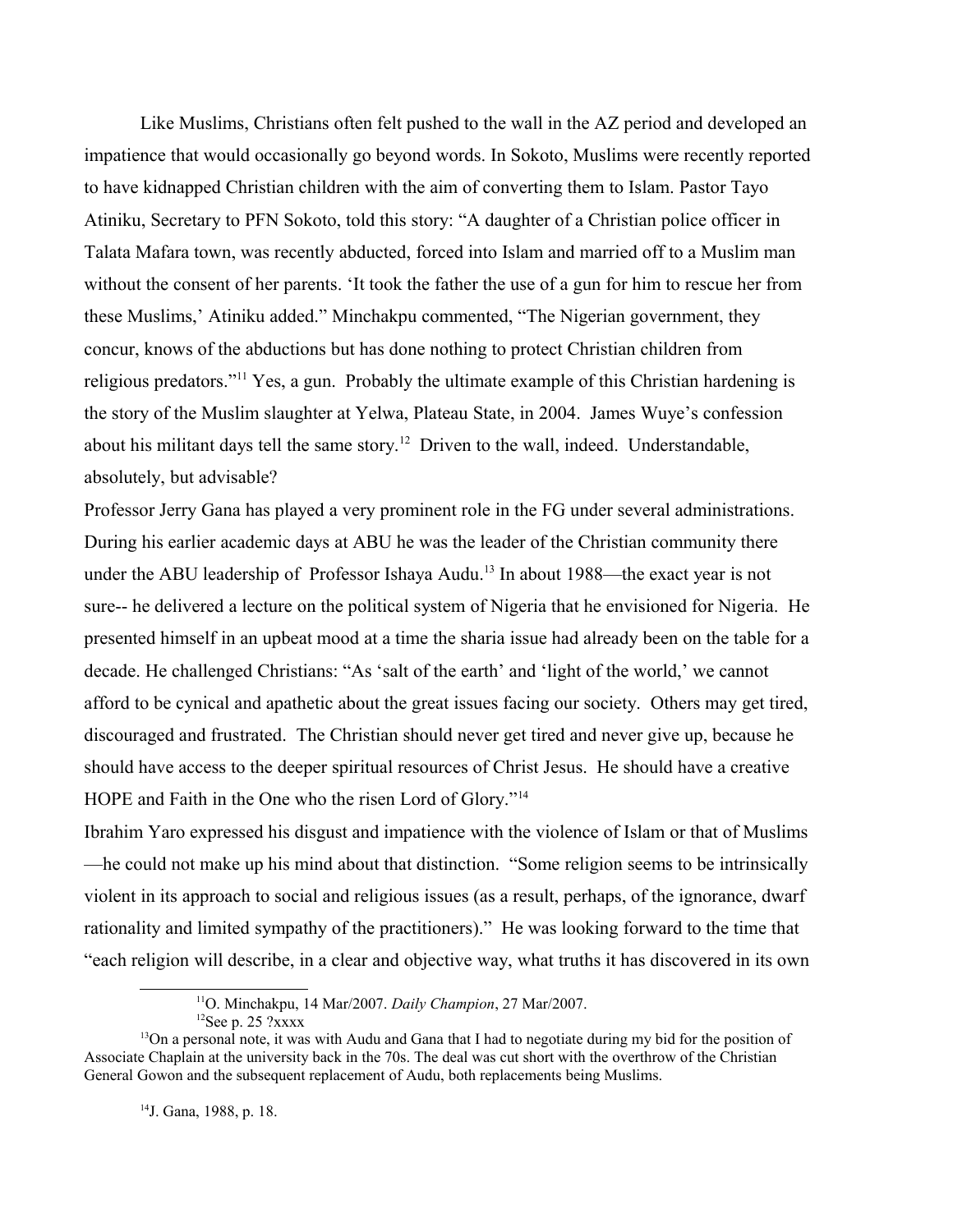message which might advance the humanisation of the world: the defeat of egoism, the attainment of peace and justice." He declared that he could never join a religion like Islam:

*Why should people propagate their religion by hook and crook, and with unjust and violent means? If God who created man desires that man employs unjust means and shed the blood of his fellow man who is regarded as an unbeliever or an infidel just for the sake of God or for conversion, I will never believe in that God. Neither will I ever practise that religion which uses such means of conversion, I will go further and despise the agent (be he God's prophet or God's messenger) who preached such means as being inspired by God. I will see his message as a mere hoax which should not be believed by a sane fellow. God (who we rightly believe is good and merciful) does not want the death of the wicked man or an infidel; rather, he wants him to change from his evil ways and live. This is the God whom alone I will believe and worship. I believe that our creator, God (father) would like us, his children, to serve and worship him in peace and freedom, each of us according to the dictates of his conscience. And so, religion should aim at peace and freedom based on justice and not violence, injustice, oppression and slavery (as is the case in Sudan where there will be peace if only all the citizens profess one religion – that of the leadership)? It is only with this end in view that religion will contribute to human development and social progress.[15](#page-7-0)*

*========xxxx*

I personally had a negative reception in a mild sort of way when I introduced this series of studies at a special meeting of TCNN students in 2005. Though a former teacher there and, I believe, fairly popular, I was faulted for presenting the Muslim case too sympathetically. I was dismissed offhand as not understanding the situation—and that after living there longer than did most of these Nigerian students: 30 years of *adult* and *educated* life and an additional ten years of research! Actually, my experience of anger and dismissal was minor compared to that of others.

The following story by Anthony Ndamsai, a TCNN student at the time, provides the explanation for my experience

<span id="page-7-0"></span><sup>15</sup>I. Yaro, 2000, p. 2.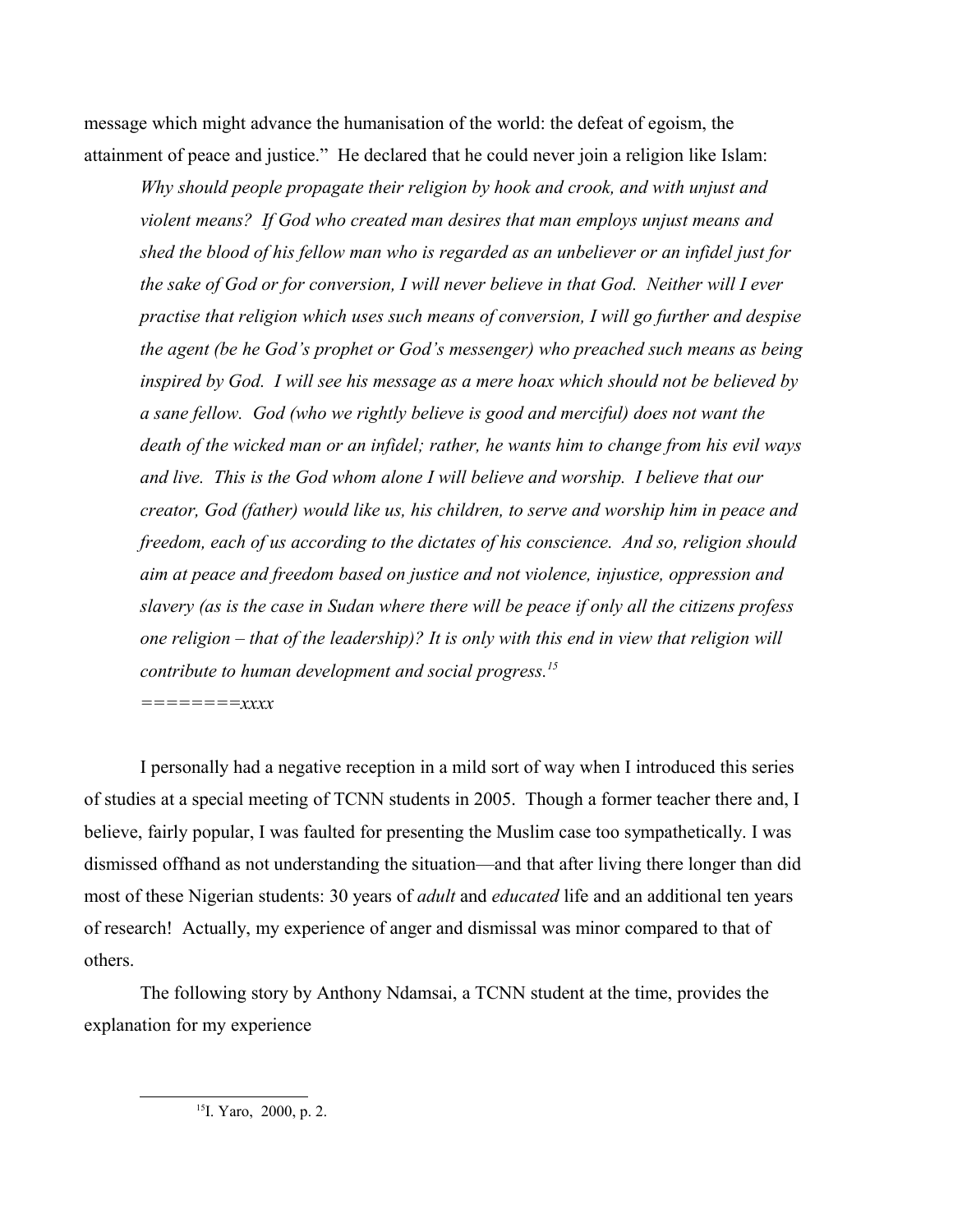*It was about 8:00 A.M. when two Muslim boys went to their farm adjacent to the campus of the TCNN. The boys were seen on their farm by a passer-by who suspected the boys to be spies sent by some Muslim fanatics. Without any inquiry the man sent a message to the married students' quarters of TCNN that there were suspicious persons hiding on a farm. Within a very short time the news had spread throughout the community. As it is with hearsay, the information received carried various versions of the real story. Some people heard that there were unfamiliar people within the community. Others heard that Muslims had come to attack the TCNN community. With a situation like this, multiple reactions took place. While some people were running towards the direction where the* boys were said to be, other people were running for their life. I do not know exactly what *happened to those that ran seeking refuge because I was among those who ran toward the direction of the farm.*

*Surprisingly, I noticed men and women with heavy sticks, cutlasses, and pestles. All had gathered around the boys who had nothing to protect themselves. The boys were stripped naked and forced to lie flat on the ground. Questions were thrown at the boys from every direction, such as; "Who are you?" "What are your names?" "Who sent you?" These questions were asked without any opportunity for response. Nobody among the interrogators seemed interested to listen to the boys' side of the story. They had no chance to defend themselves.*

*The boys were severely flogged. The villager, who first saw the boys, drove away and shortly came back with gallon of petrol and a box of matches. He instigated the TCNN students stating that the boys had already gathered all the information that they were sent for and it would be a big mistake to let them get away.* 

*By letting them go it would place the college and the environs in danger. All these allegations were based on assumption because even the man did not bother to question the boys. The mob insisted the boys should be killed. The reason they gave was that many Christians at Anguwan Rogo in Jos were killed in a similar manner. For that reason they (Muslims) needed to be paid in kind. To my consternation, the gathered crowd, students of TCNN many of whom were pastors from various TEKAN churches and associates, unanimously concluded that the boys deserve death.*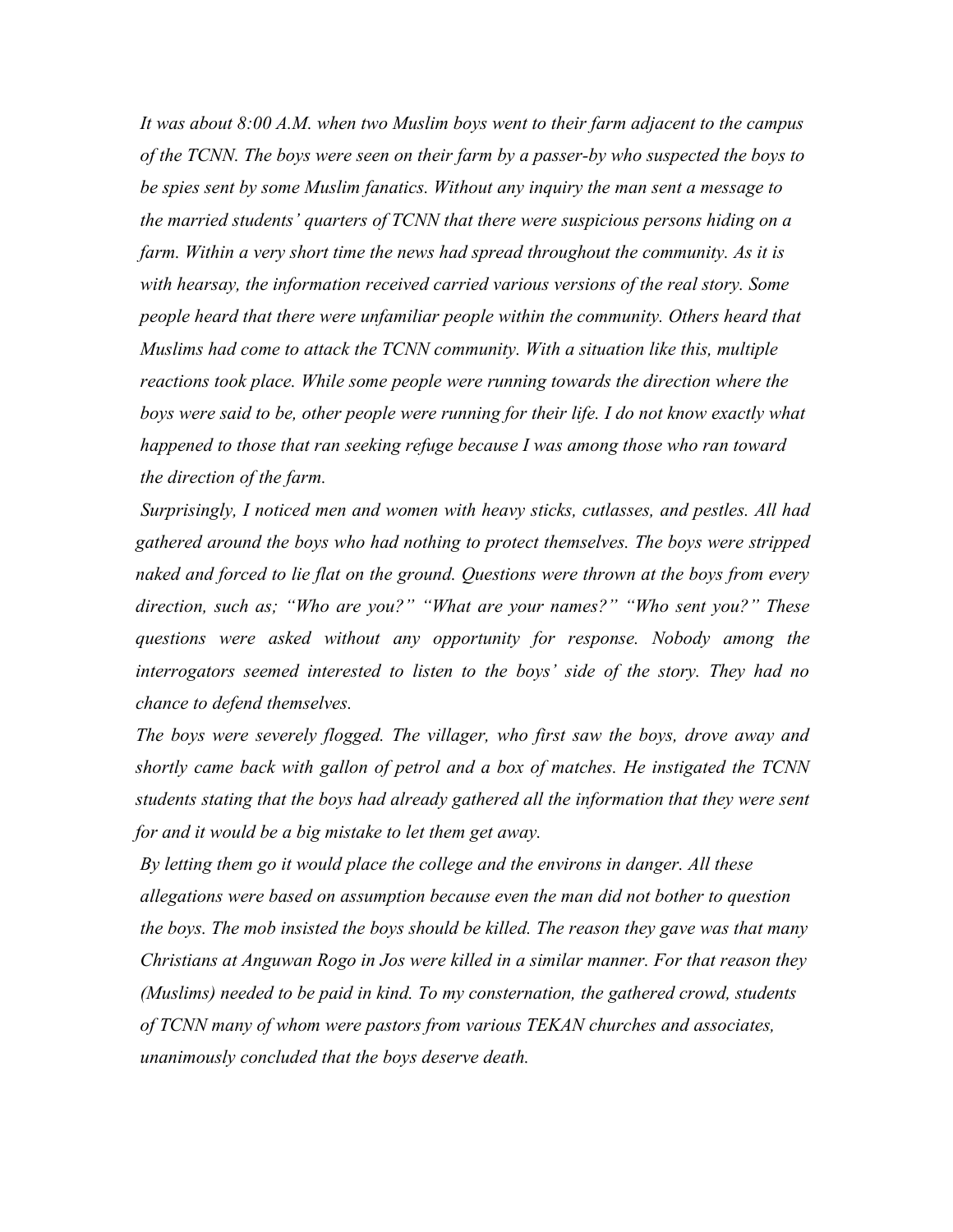Tragedy was averted by the intervention of some brave students from the EYN, a pacifist denomination, but only after they themselves were threatened. Some accused them of being nonindigenes from another state, foreigners even, who did not appreciate the full force of the trials of Plateau people at the hands of Muslims.<sup>[16](#page-9-0)</sup>

An argument developed on the Gamji and Kwenu websites between two Ibo Christian gentlemen, Chudi Ikwueze and Eddy Oparaoji. The latter accused the former of being "a jihadist's apologist, whose only aim is to serve your jihadist masters." Among Ibos, that is about as insulting as you can get. Oparaoji apparently also warned Ikwueze, "*Do not*, and we repeat *do not*, ever draw Ndiigbo [Ibo spelling of "Ibo"] into fulfilling your obligations to your jihadist masters." Ikwueze commented, "Obviously, these guys need prayers and I will pray for them."<sup>[17](#page-9-1)</sup> If you have read earlier volumes, this will sound familiar to you. That's the mood in which many regard any "soft," rational, dialogic approach to Muslims or Islam. It happens in the highest echelons of Christian leadership, as we will see in this chapter.

This bitter mood has suppressed the sense of compassion for the suffering in the hearts of many Christians. Dan Manjang, son of a COCIN pastor and himself a pastor, told of his father, who before he was killed by "Muslim extremists," had strongly advocated peace and reconciliation. He used to house displaced Muslims and hide them from extremists. His house had become a veritable "house of refuge" for such victims. His church also accommodated victimized Muslims and cared for them for over two weeks. Not only Muslim extremists hated him but "even fellow pastors hated him as they believed he was protecting Muslims who were attacking Christians. They frequently sought counter-attacks, but he would not consent.<sup>[18](#page-9-2)</sup> The mood was ugly indeed. Christians felt pushed to the wall and could no longer think straight, let alone Christianly.

Sometimes the mood becomes one of downright discouragement. There is no sense to a positive approach, according to some. Or, we must not expect much from it. Matthew Arin Adams from Jos warned against making agreements with Muslims: "We must be mindful of the fact that reconciliatory agreements or promises with Muslims are subject to change without

<span id="page-9-0"></span> $16A$ . Ndamsai, ..., pp. 1-4. These two stories are not meant to berate TCNN. Instead, they are meant to portray the very high degree of anger among Christians. If a respectable and responsible community like TCNN could get caught up in the ugliness of the times, then one can only imagine the mood of the people on the street.

<span id="page-9-1"></span><sup>17</sup>C. Ikwueze , 11 Feb/2007.

<span id="page-9-2"></span><sup>18</sup>O. Minchakpu, 10 Oct/2005, p. 2; Compass Direct, 23 Sep/2005.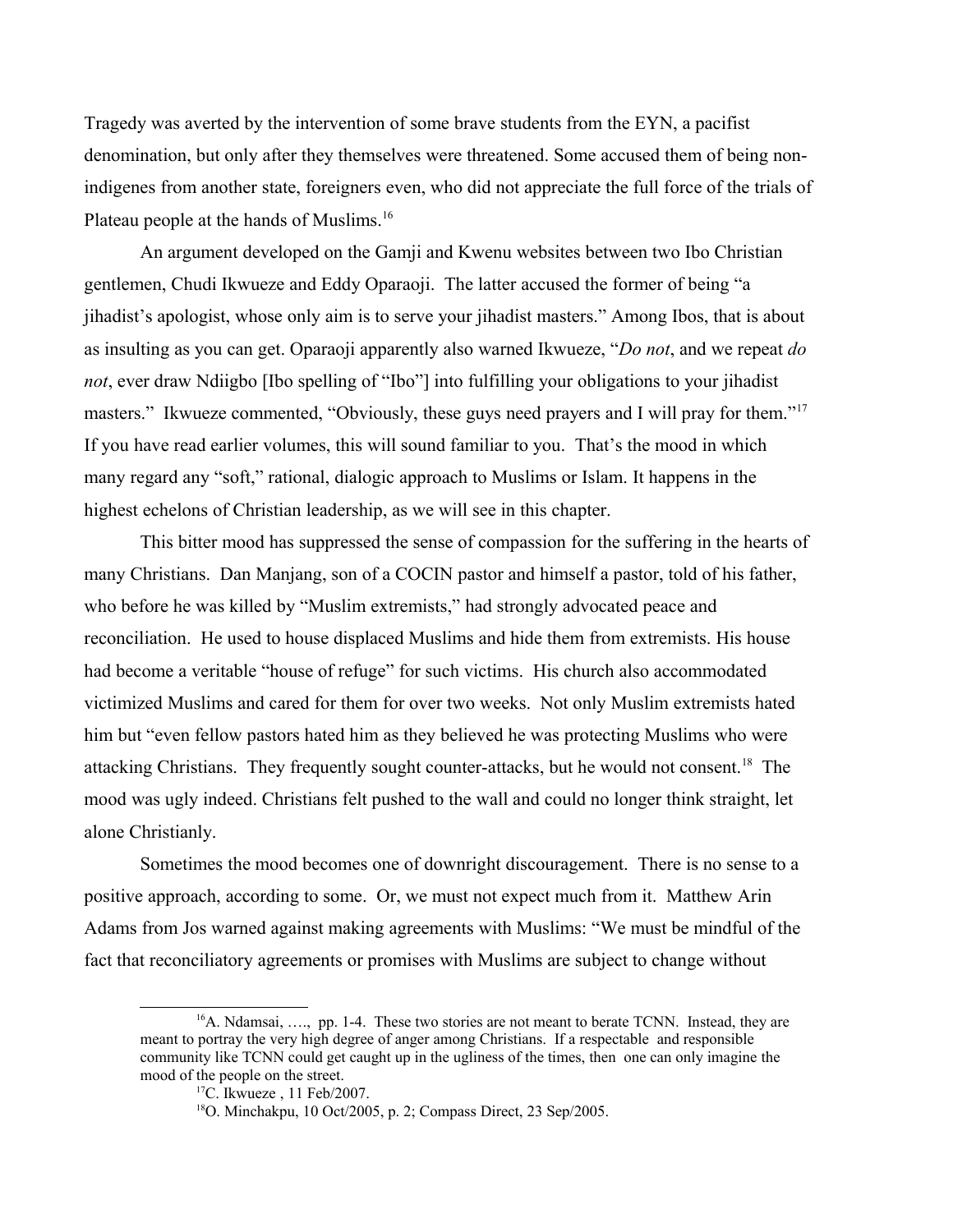notice as long as it is convenient and advantageous to them. Probably out of experience some one will bear witness to this fact." Besides, "there are many such extreme positions in Islam that seem to make it impossible for peace to gain ground."<sup>[19](#page-10-0)</sup>

But there is also an aggressive positive mood, one that may not necessarily result in peace immediately, but could contribute to it in the long run. It is the mood of resistance and of refusing to give up. The Gangare section of Jos is dominated by Muslims. Several of the Christian churches there have moved out of the area to escape Muslim violence in which churches and other Christian properties were destroyed. The local ECWA congregation has been terrorized over the years, with the result that most members have relocated. The church is left with only 120 members. Muslims claim the property is theirs, but their claim has been invalidated in a court. They have refused to abide by the court decision. This is the only church left in the area, and it intends to stay. Sani Damisa, the pastor, explained that the remaining "members do not want to give in to intimidation and suppression." They "have resolved never to give in to persecution." The Muslim strategy, he explained further, "is that if they attack us and we flee, they then appropriate our land and homes as spoils of war and then consolidate their hold on the area, and then move on to attack us again in the new area. In this way, they gain ground by spreading the tentacles of Islam. We do not think it is wise for Christians to take to their heels any time they are attacked by Muslims. How can we run away from the land the Lord has given us?"<sup>[20](#page-10-1)</sup>

This is, indeed, the only language the perpetrating Muslims seemed to understand. I am sure that these church members wonder why the combined efforts of JNI, the Council of Ulamas and other Muslim organizations and authorities cannot stop these shenanigans of their fellow Muslims. Do they even want to stop them? This harassment started before the 2004 Peace Conference and is continuing into 2006! Draw your own conclusion. This ugly mood was not something restricted to Plateau or to sharia days. Pastor James Wuye, co-founder of the Kaduna-based IMC (IMC), in his younger days during the 1980s, along with a gang of other young Christian men, had formed a Christian militia that had "decided they shouldn't just run away when attacks happened, but should retaliate. 'I hated the Muslims so much that at the slightest opportunity I could pounce on a Muslim and I could kill.' By God's

 $19M$ . Adams, "The Irony...." Adams may be referring to his own experience with Muslims during his term as Chairman of the Jos South LGC.

<span id="page-10-1"></span><span id="page-10-0"></span><sup>20</sup>*Compass Direct*, 20 June/2006.